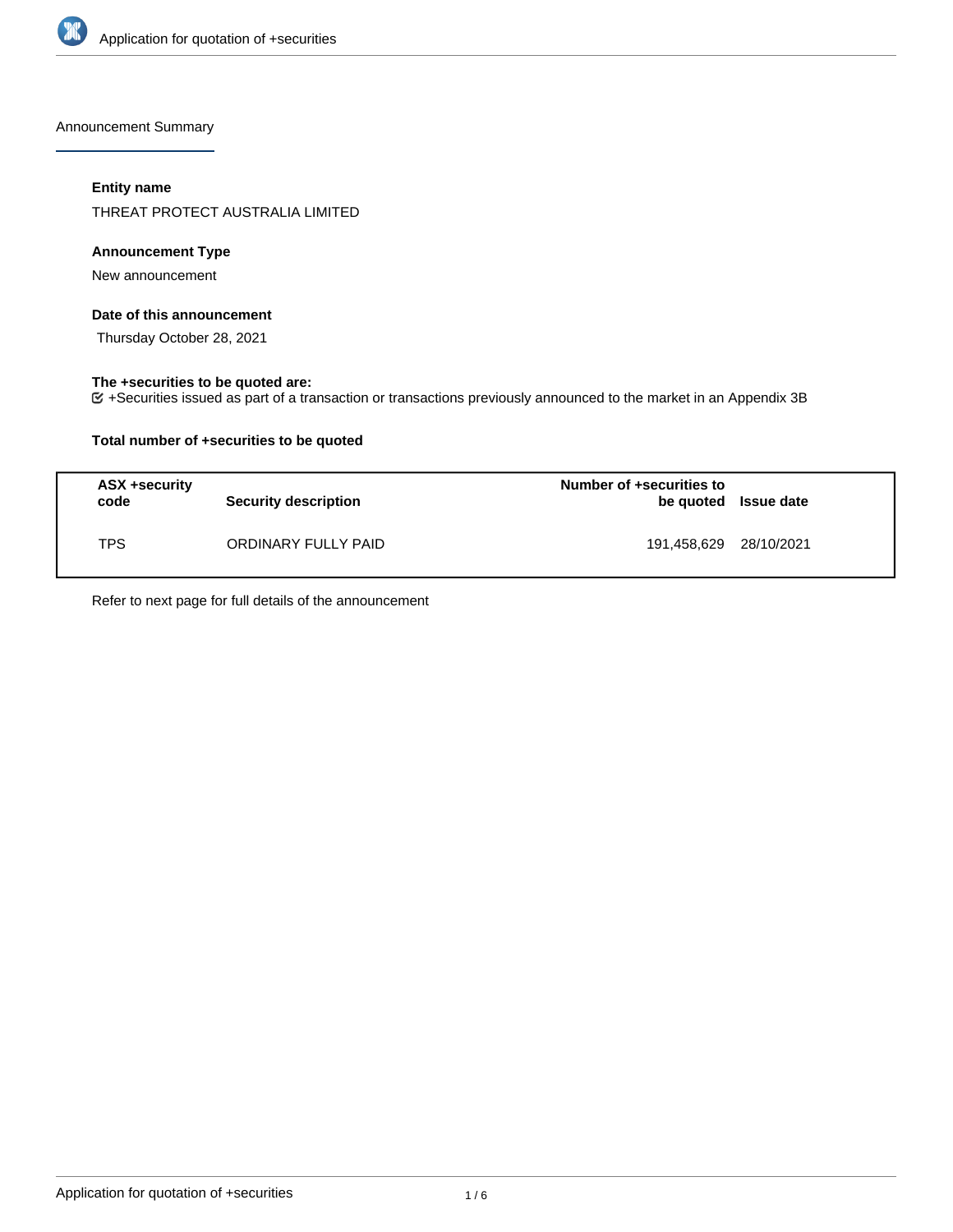

Part 1 - Entity and announcement details

# **1.1 Name of entity**

THREAT PROTECT AUSTRALIA LIMITED

We (the entity named above) apply for +quotation of the following +securities and agree to the matters set out in Appendix 2A of the ASX Listing Rules.

**1.2 Registered number type** ABN

**Registration number** 36060774227

**1.3 ASX issuer code** TPS

**1.4 The announcement is**

New announcement

### **1.5 Date of this announcement**

28/10/2021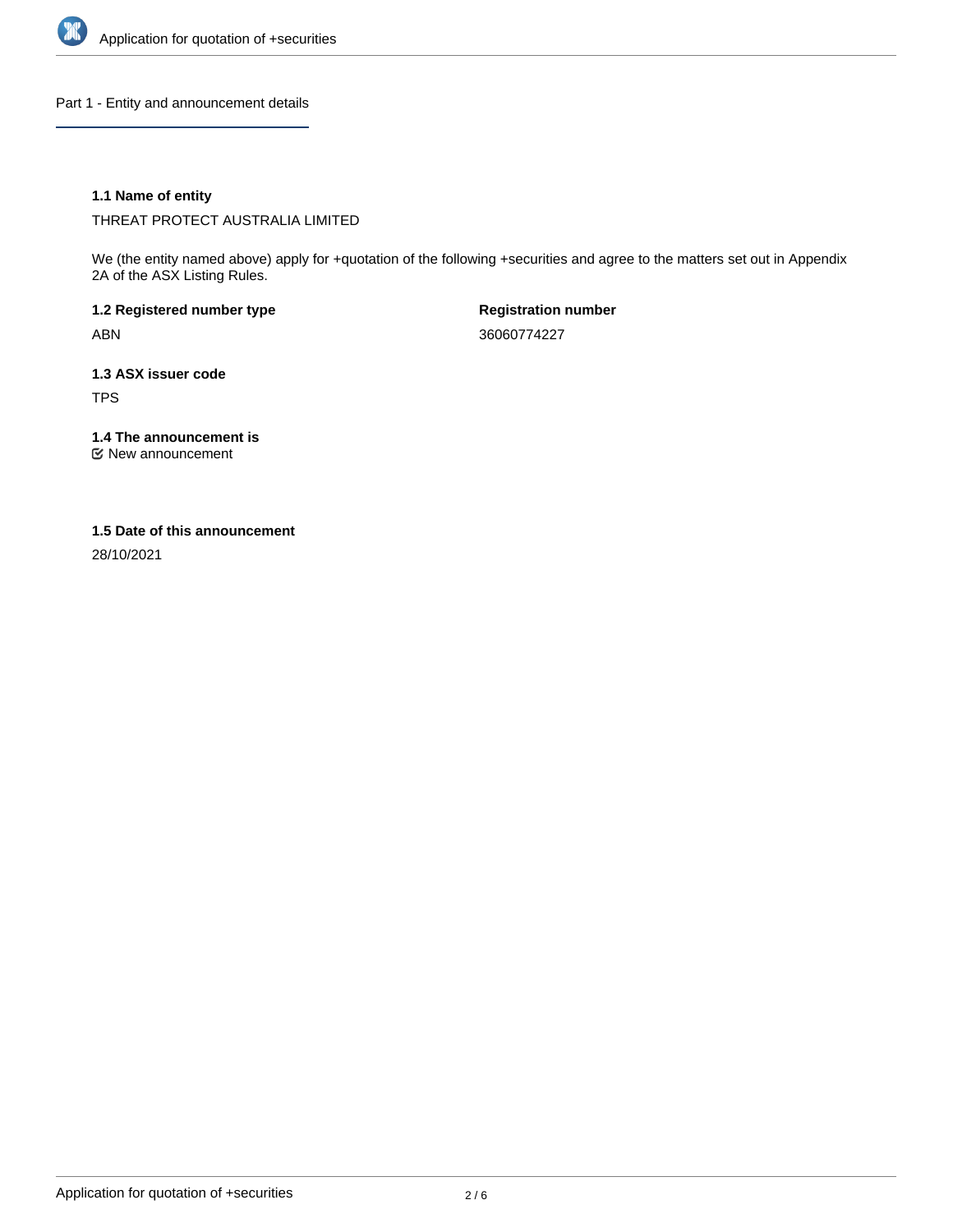

# Part 2 - Type of Issue

#### **2.1 The +securities to be quoted are:**

+Securities issued as part of a transaction or transactions previously announced to the market in an Appendix 3B

#### **Previous Appendix 3B details:**

| <b>Announcement Date and</b><br>Time | <b>Announcement Title</b>                   | Selected Appendix 3B to submit quotation<br>reauest |
|--------------------------------------|---------------------------------------------|-----------------------------------------------------|
| 24-Sep-2021 09:59                    | New - Proposed issue of securities -<br>TPS | An accelerated offer (retail)                       |

# **2.3a.2 Are there any further issues of +securities yet to take place to complete the transaction(s) referred to in the Appendix 3B?**

Yes

### **2.3a.3 Please provide details of the further issues of +securities yet to take place to complete the transaction(s) referred to in the Appendix 3B**

Completion of the issue of 3,179,001,207 Retail Shortfall Shares to occur on 29 October 2021.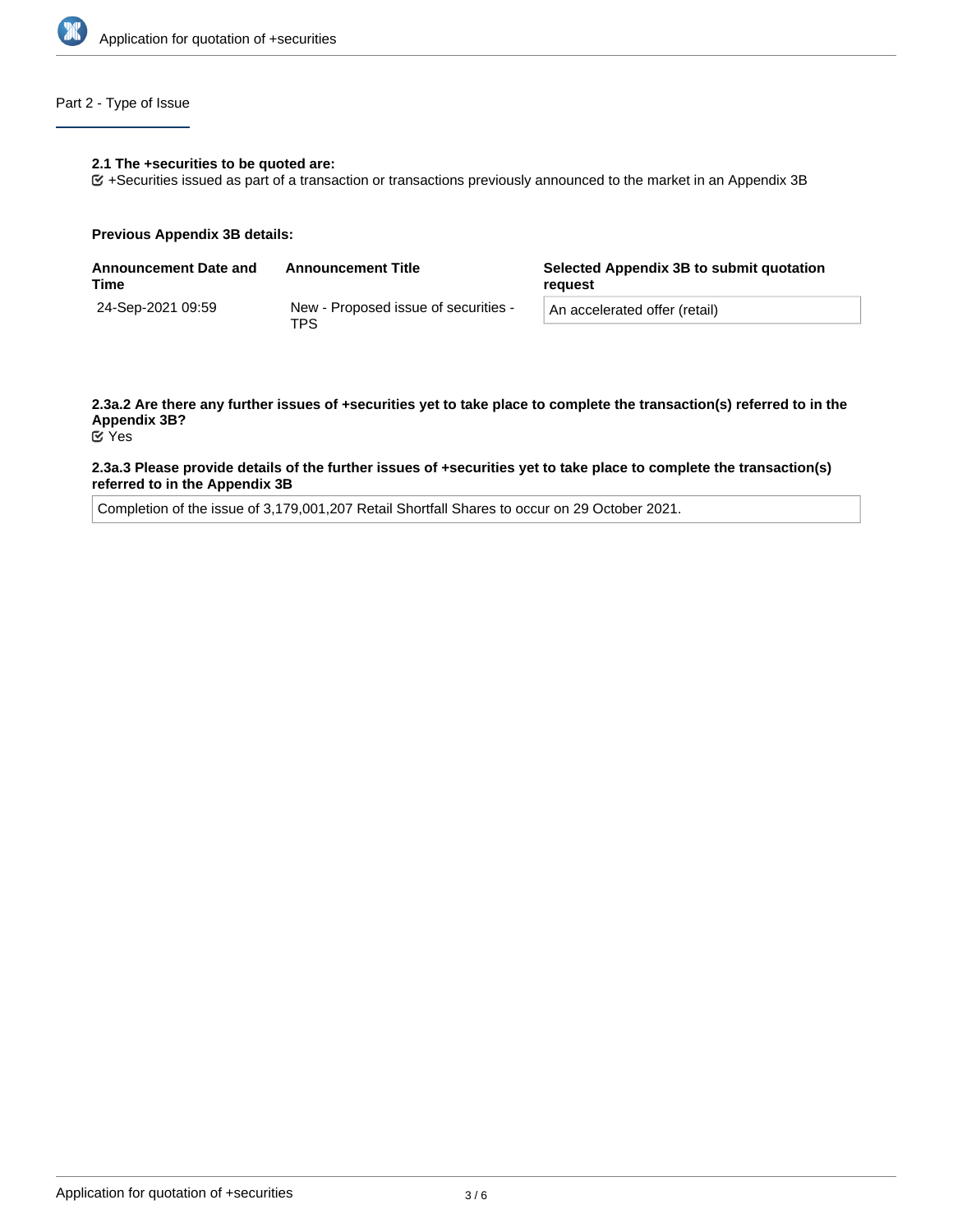

Part 3A - number and type of +securities to be quoted where issue has previously been notified to ASX in an Appendix 3B

# Retail Securities

# **ASX +security code and description**

TPS : ORDINARY FULLY PAID

**Issue date**

28/10/2021

Distribution Schedule

**Provide a distribution schedule for the new +securities according to the categories set out in the left hand column including the number of recipients and the total percentage of the new +securities held by the recipients in each category.**

| Number of +securities held | Number of holders | Total percentage of +securities held<br>For example, to enter a value of 50%<br>please input as 50.00 |
|----------------------------|-------------------|-------------------------------------------------------------------------------------------------------|
| $1 - 1,000$                |                   | %                                                                                                     |
| $1,001 - 5,000$            |                   | %                                                                                                     |
| $5,001 - 10,000$           |                   | %                                                                                                     |
| 10,001 - 100,000           |                   | %                                                                                                     |
| 100,001 and over           |                   | $\%$                                                                                                  |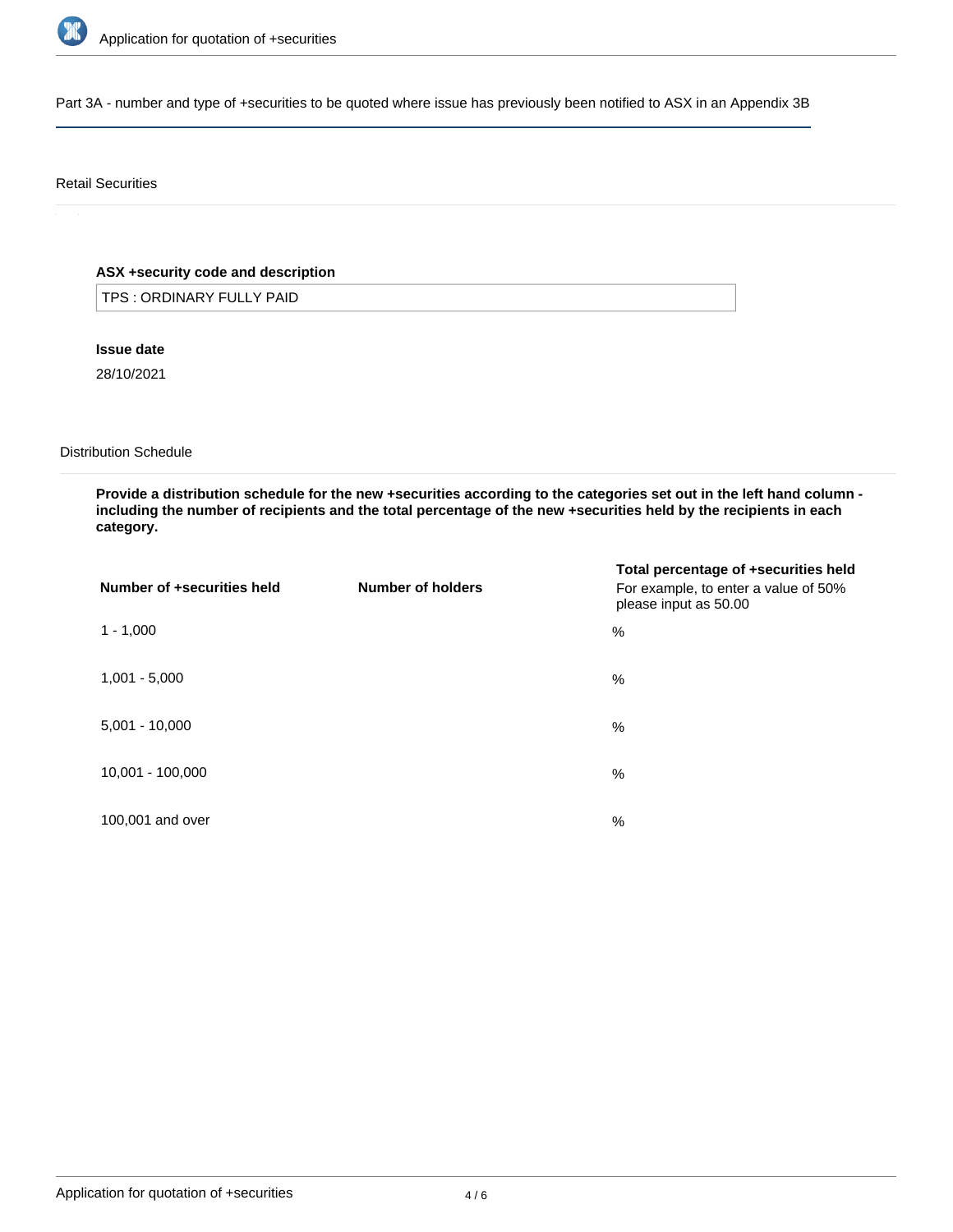

Issue details

# **Number of +securities to be quoted**

191,458,629

# **Issue currency**

**Issue price or consideration per +security**

AUD - Australian Dollar

AUD 0.00500000

# **Any other information the entity wishes to provide about the +securities to be quoted**

12,485,953 of the shares are being issued as shortfall shares that were subscribed for by eligible shareholders in excess of their entitlements under the retail offer.